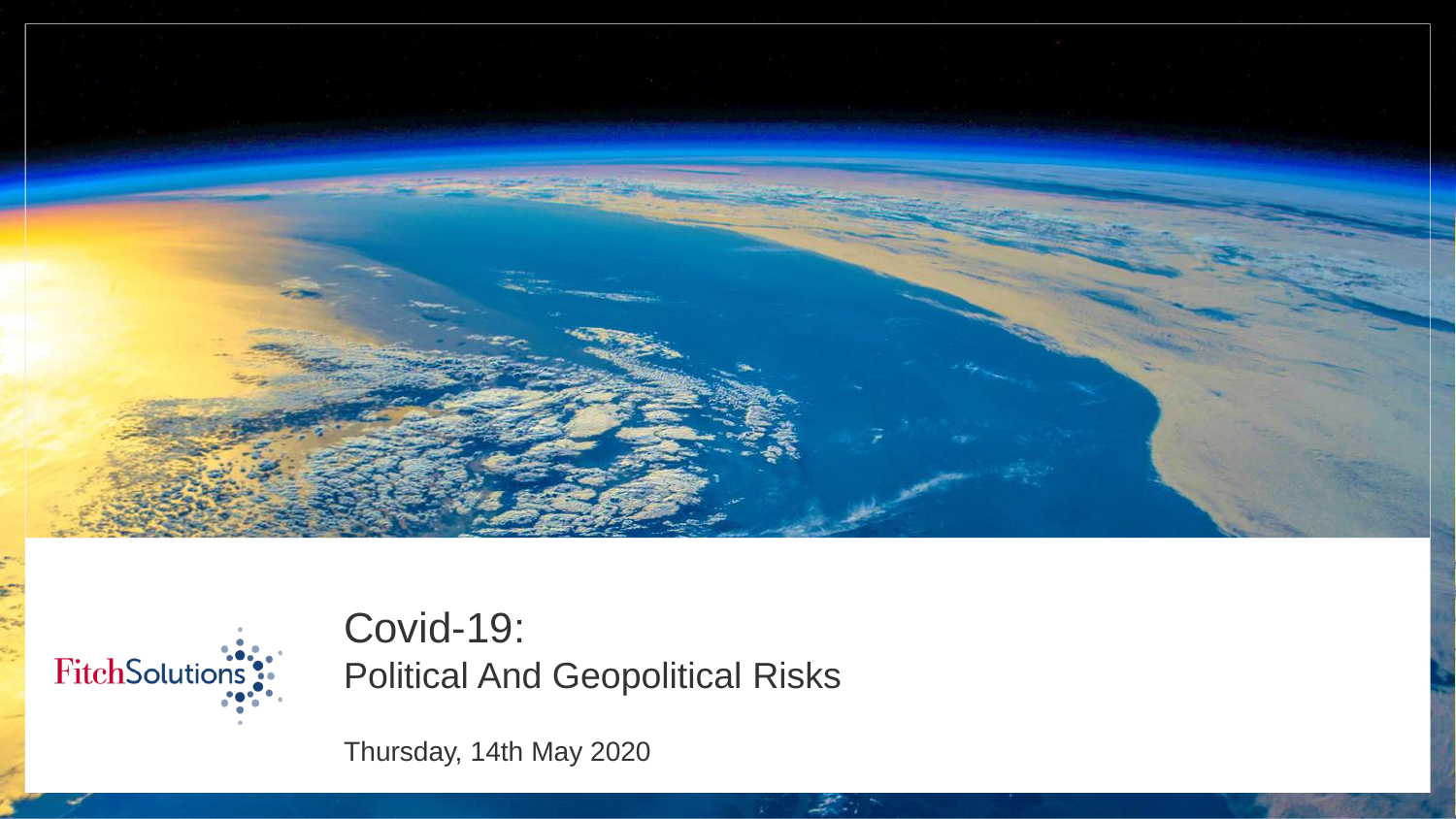**THIS COMMENTARY IS PUBLISHED BY FITCH SOLUTIONS COUNTRY RISK & INDUSTRY RESEARCH and is NOT a comment on Fitch Ratings' Credit Ratings. Any comments or data are solely derived from Fitch Solutions Country Risk & Industry Research and independent sources. Fitch Ratings analysts do not share data or information with Fitch Solutions Country Risk & Industry Research.**

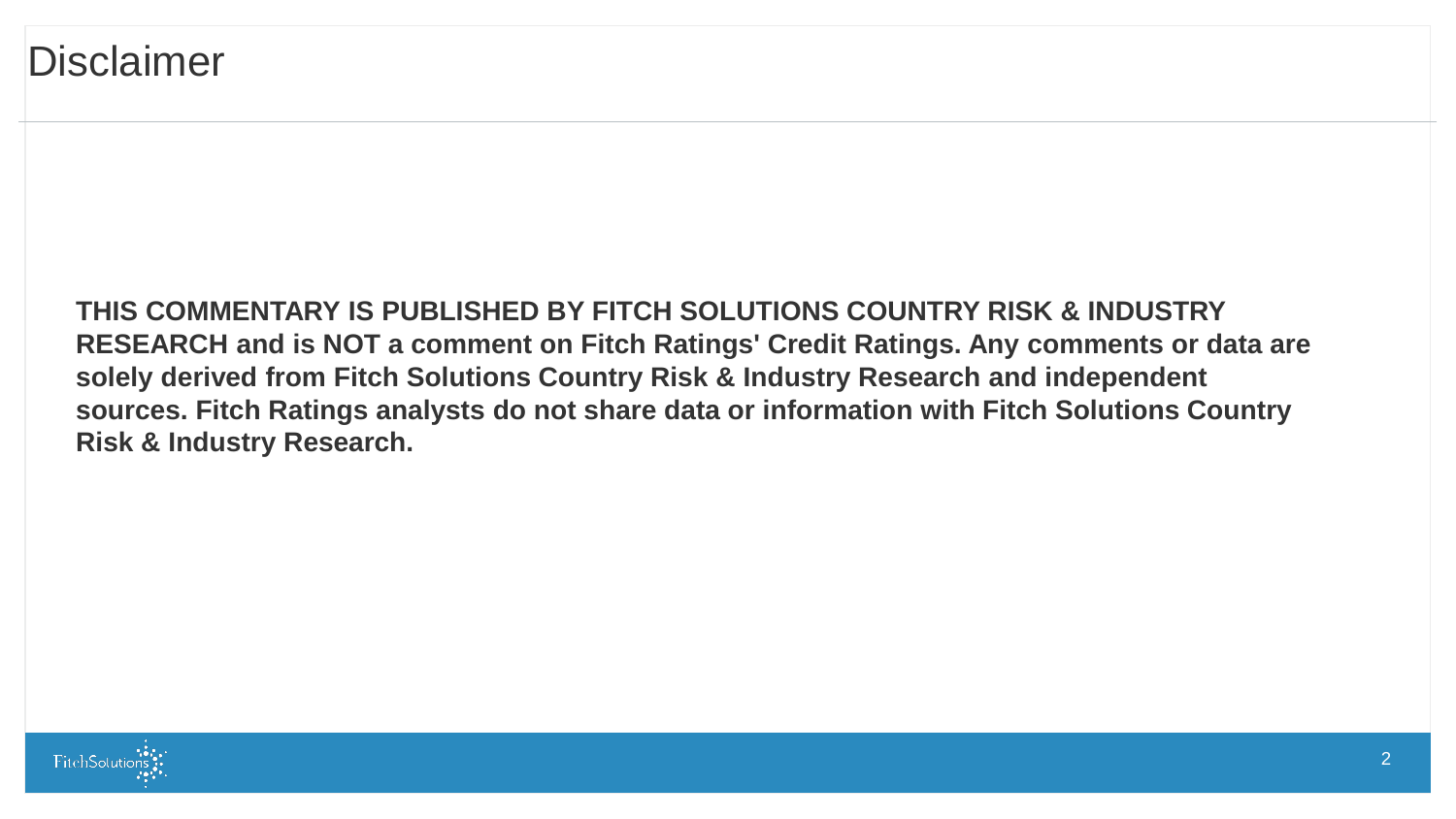### Structure Of Presentation

- Short Term (Current + Next Few Months)
- Medium Term (Late 2020)
- Long Term (2021 And Subsequent Decade)

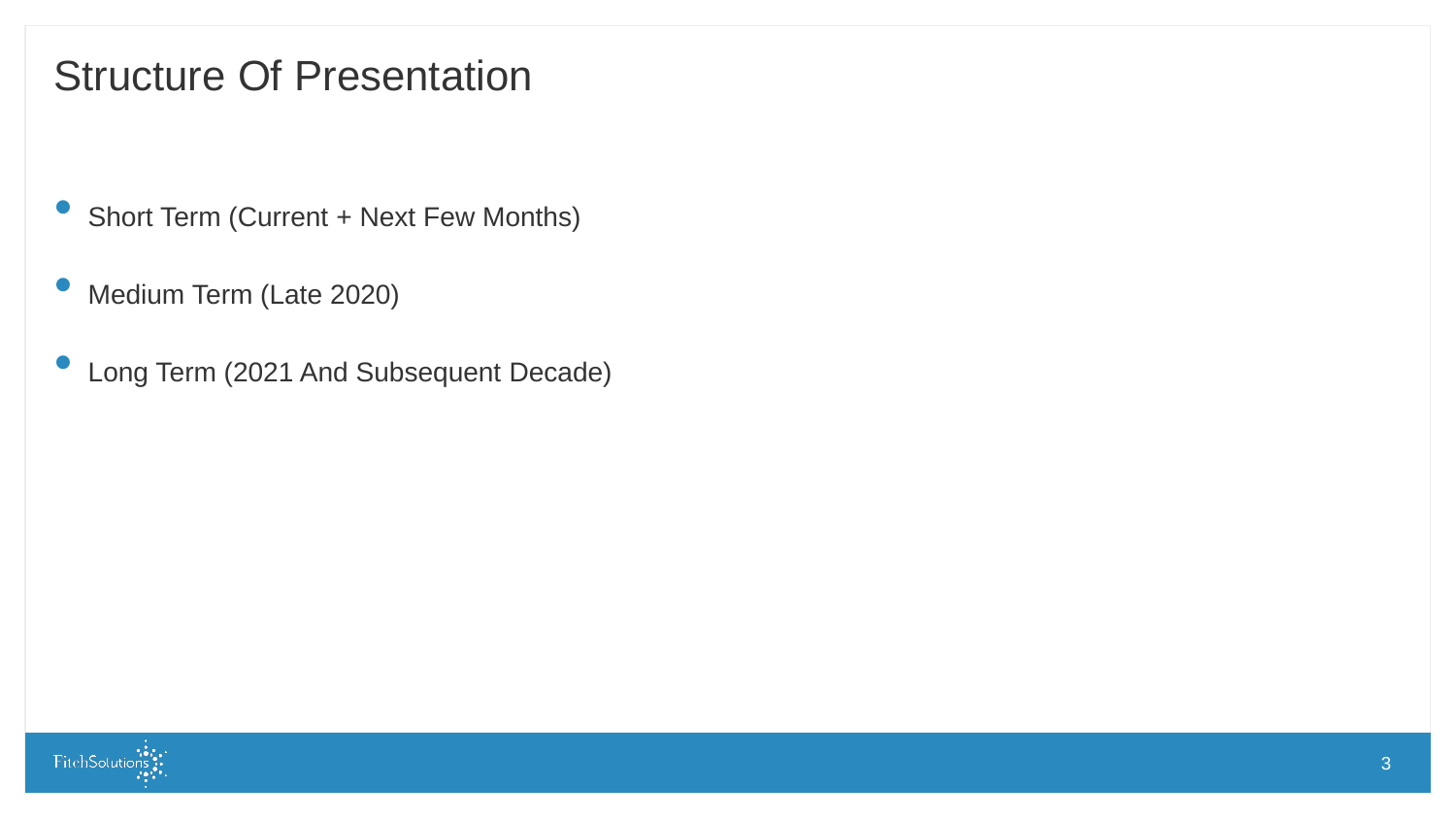### Covid-19: Current Political Stability Likely To Be Short-Lived

- Postponements of elections by many months mean reduced risks of imminent governmental change
- Most countries are on lockdown, meaning that public gatherings (e.g. protests) are banned
- Even if lockdowns were not in force, fears of virus would deter mass public gatherings (e.g. Hong Kong)
- Governments are unveiling massive fiscal spending packages and support measures to cushion the impact of rising unemployment

#### **However, Some Countries Could See Instability Sooner**

- Lockdowns may be difficult to enforce in cities with large informal settlements, where government support measures are weak
- If food starts running out, there could be pockets of unrest in supermarkets, etc.
- Prolonged lockdowns could have unpredictable psychological consequences

#### **ELECTIONS POSTPONED**

- Bolivia
- Chile (referendum)
- Cyprus, Turkish Republic of North
- **Ethiopia**
- Germany (CDU leadership)
- Indonesia (local)
- Italy (referendum + regional)
- North Macedonia
- Poland
- Russia (referendum)
- **Serbia**
- Spain (Basque and Galicia)
- Switzerland (EU movement ref.)
- United Kingdom (local and big city)

*Source: Fitch Solutions*

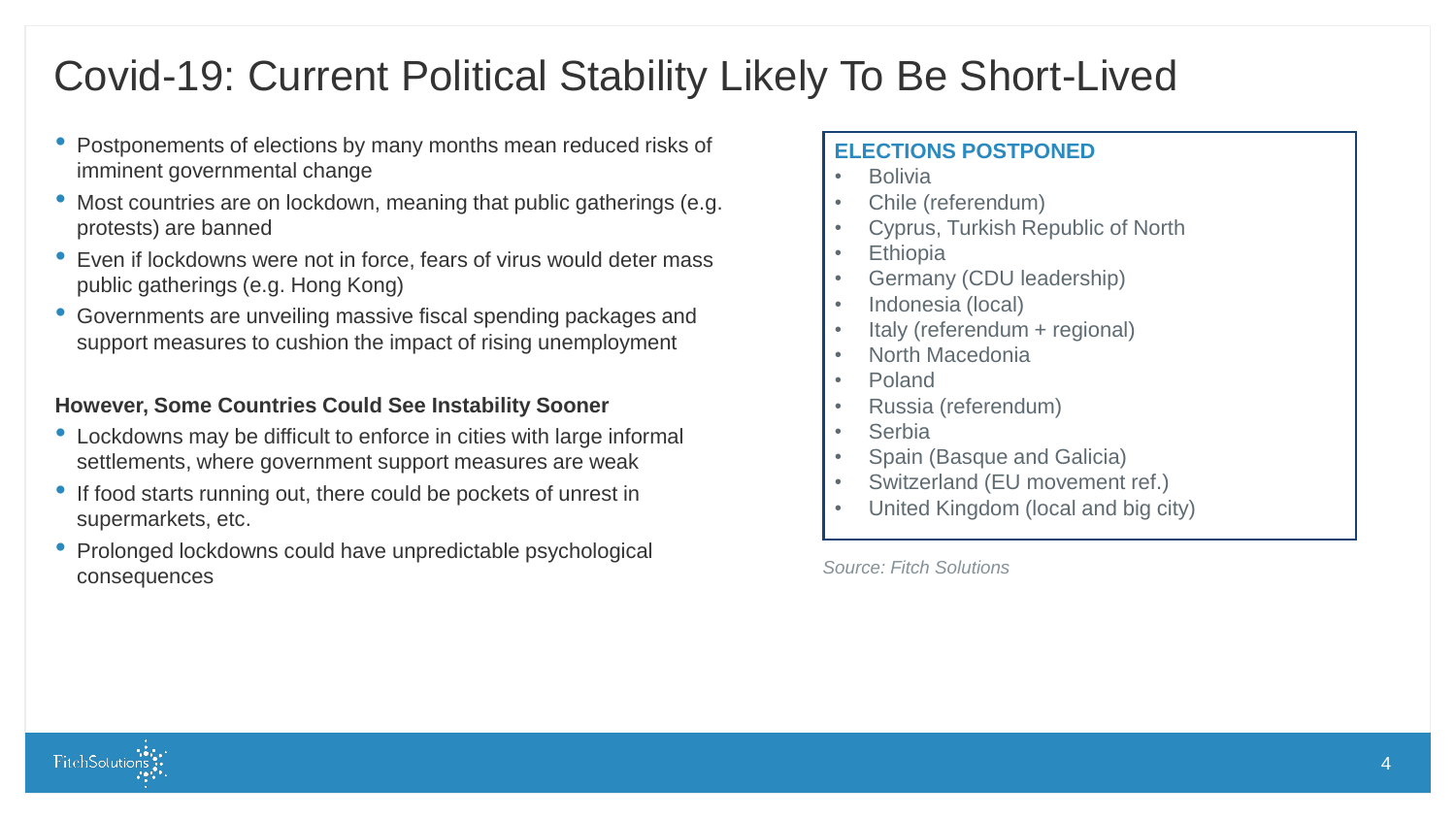# Covid-19 To Exacerbate Medium-Term (H2 2020-2021) Political Stability

### Recovery Phase Will Pose Substantial Risks To Governments

- Governments are already being exposed to greater retrospective criticism of their handling of the crisis
- Political 'blame games' will intensify what could or should have been done, and when?
- Tensions between central and regional governments have been exposed (e.g. Brazil, China, Italy, Spain, USA)
- As people return to work, unemployed could become more restive
- Italy and Spain, among worst-hit countries in Europe, were already the most politically unstable
- Iran, with worst MENA death toll, also faces instability risks… especially with oil price collapse

### The Most Vulnerable Countries Will Be Those That Had Already Seen Unrest, Pre-Coronavirus Crisis

- 'Thawing' of unrest to see more protests
- Covid-19 will have exposed even more shortcomings of hitherto ineffective governments

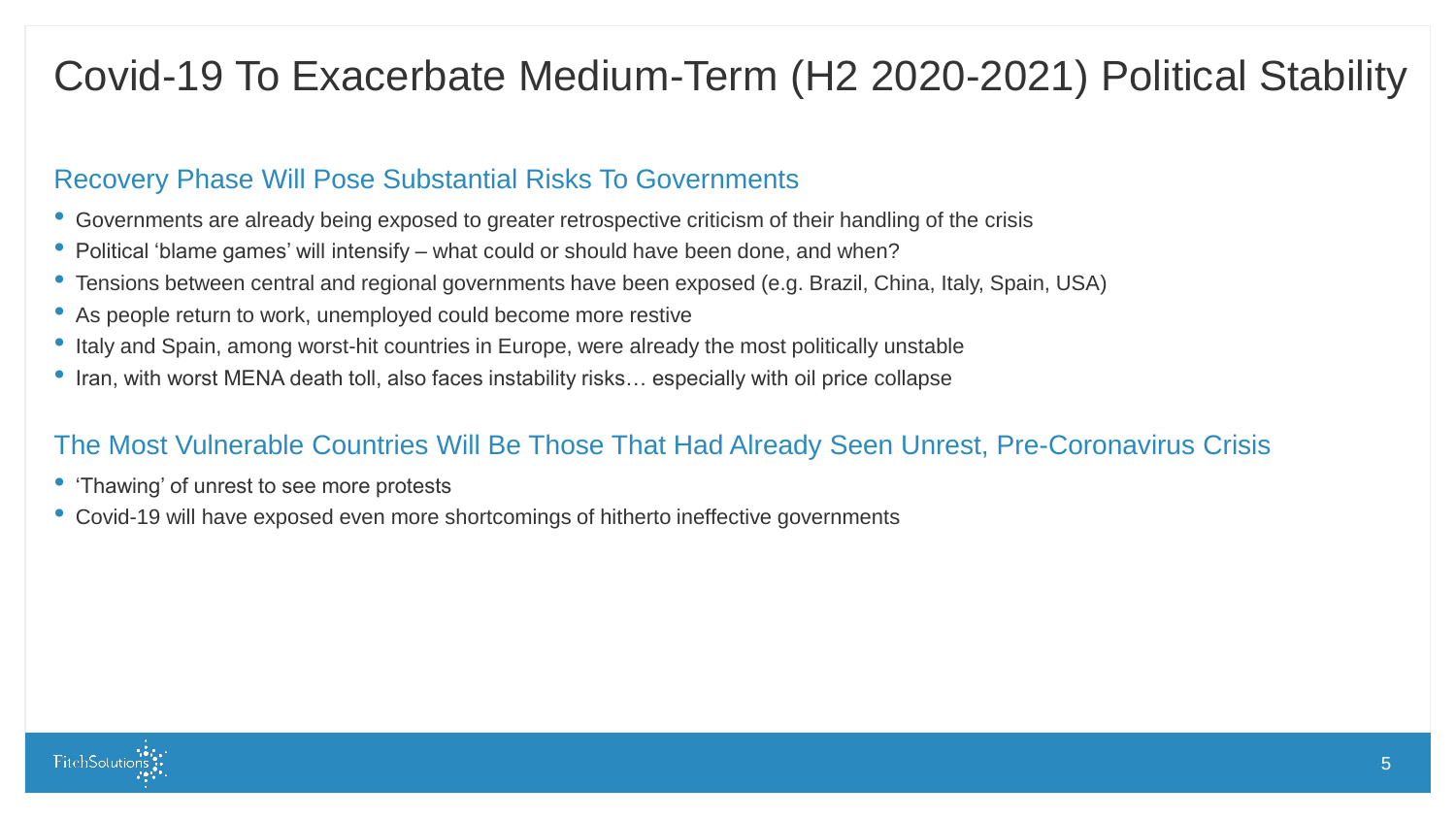# World Facing Multiple Sources Of Discontent, Even Before Covid-19

- The year 2019 saw major protests in many countries around the world
- A deep recession in 2020 or beyond could amplify protest movements, further weakening economic reform momentum

| <b>Source Of Risk</b>                               | <b>Description</b>                                                                                                                                                                                   | <b>Additional Thoughts</b>                                                                                                     | <b>Markets Most Affected</b>                                                      |
|-----------------------------------------------------|------------------------------------------------------------------------------------------------------------------------------------------------------------------------------------------------------|--------------------------------------------------------------------------------------------------------------------------------|-----------------------------------------------------------------------------------|
| <b>Political 'Legitimacy'</b><br><b>Grievances</b>  | Government and/or political system is no<br>longer seen as legitimate by the public,<br>because of perceptions of electoral<br>rigging, corruption or other malfeasance                              | Protests concerning political<br>legitimacy could be the most<br>intractable, and could re-emerge<br>over a number of years    | Algeria, Bolivia, Egypt, Guinea,<br>Hong Kong, Iraq, Sudan,<br>Venezuela          |
| 'Bread And Butter'<br><b>Protests</b>               | Deterioration in people's livelihoods, such<br>as a reduction in subsidies that results in<br>higher food, fuel, or transportation costs, is<br>an especially sensitive issue in emerging<br>markets | Governments can often quickly<br>defuse such protests by<br>backtracking on price hikes, but at<br>the risk of reform progress | Chile, Ecuador, Iran, Jordan,<br>Lebanon, Zimbabwe                                |
| <b>Discontent Over</b><br>'Identity' Issues         | Identity issues are partly driven by rising<br>levels of nationalism or separatism and<br>are often linked to political legitimacy                                                                   | This reflects multiple structural<br>factors, such as language,<br>religion, socioeconomic status                              | Cameroon, Ethiopia, Indonesia,<br>Nigeria, Spain (Catalonia)                      |
| <b>Protests Over</b><br><b>Environmental Issues</b> | The rise of climate change protests in<br>developed states, aimed at pressuring<br>governments to adopt greener policies                                                                             | Protests underscore how climate<br>change has been steadily rising<br>up the political agenda                                  | Mostly developed countries, but<br>increasingly likely in emerging<br>markets too |

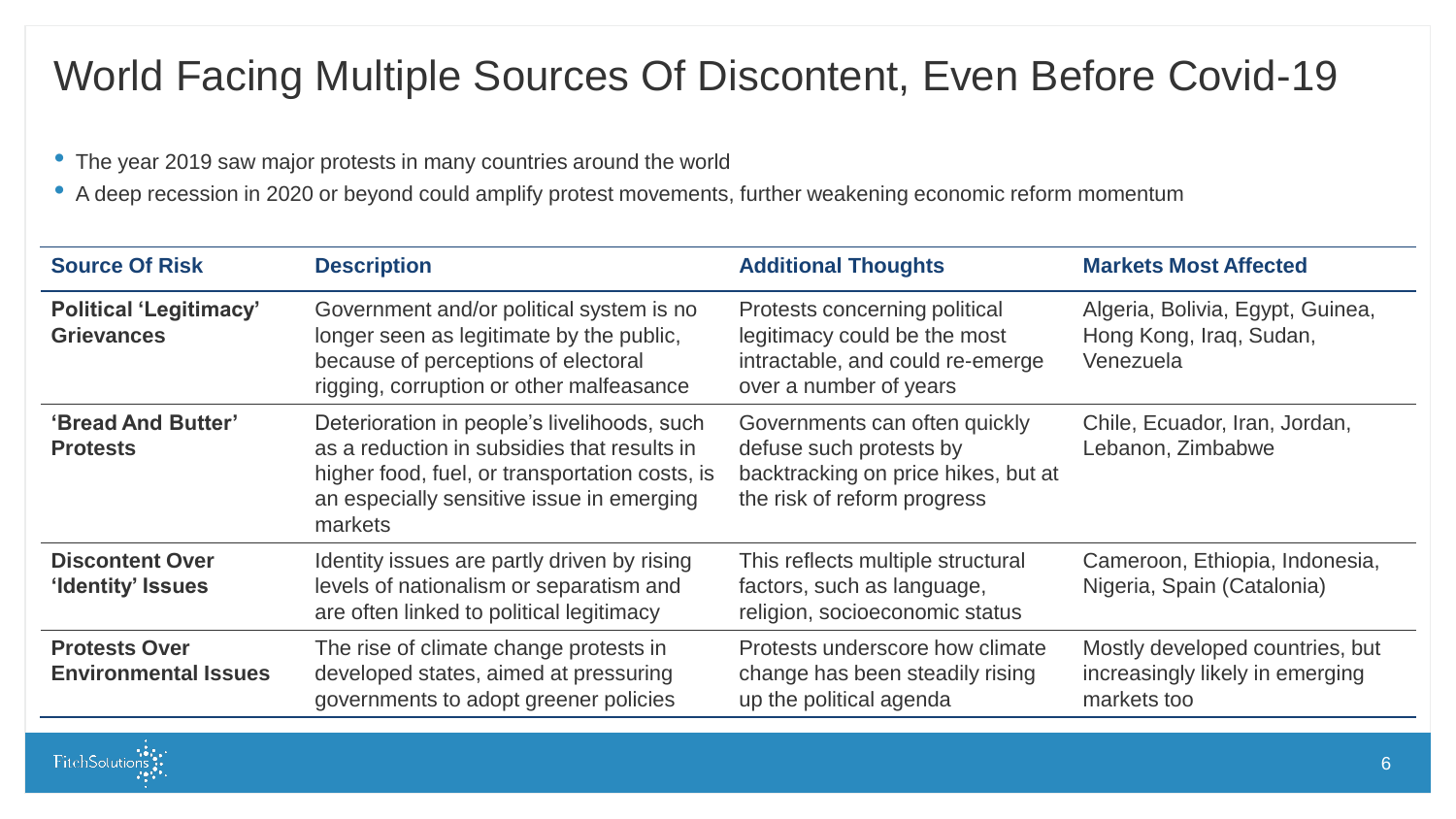### Europe Emerging From Lockdowns (Next Few Months)



- European countries are on course to fully or almost-fully exit lockdowns by the end of August
- Northern and Central Europe lead the way, trailed by Southern and Eastern Europe
- Gradual phase-out of social spending and fiscal support will likely follow, with difficult decisions ahead
- Second wave risks: public discontent and opposition from subnational governments could undermine re-imposition of lockdowns despite greater preparedness

#### **Effective Governments Better Placed For Difficult Phase-Out**

Selected Countries – Policy-Making Process Score, 0-100 (100 = lowest risk)



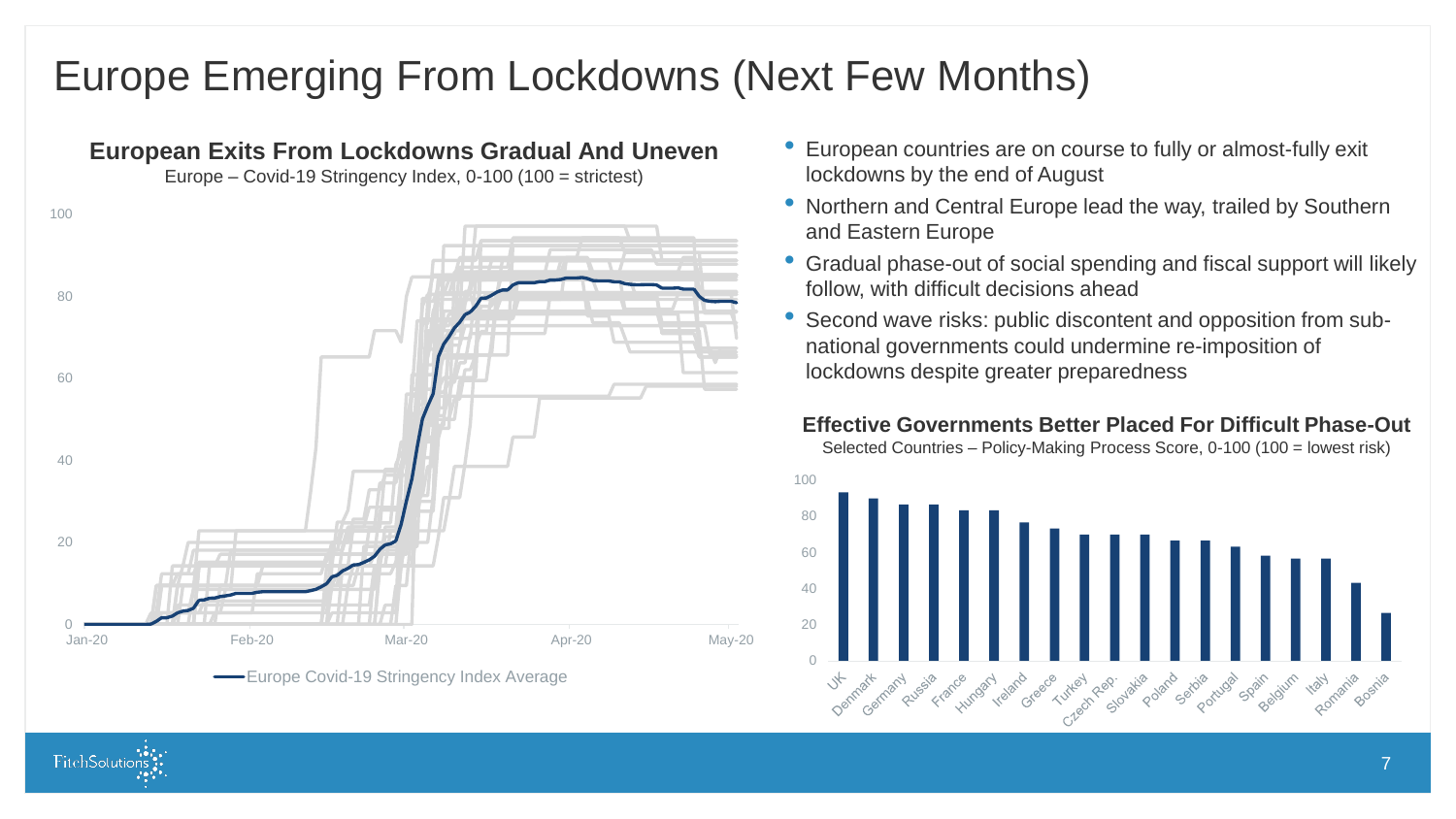# Government Instability, Policy Risk In Europe Will Rise (2020-2021)

### **Most Incumbents Temporarily Benefit From Covid-19**

Selected Countries – Change In Support For Ruling Coalition/Party March-May 2020, pp



- Some of Europe's most affected states by Covid-19 are led by unstable governments with a high risk of collapse, including Belgium, Italy, and Spain
- Some policy changes likely on a case-by-case basis
- Infighting within several ruling coalitions to rise amid probable disagreements over phasing out of Covid-19 social spending support and subsequent fiscal consolidation
- Unemployment and economic inequality will increase between states and individuals within states, with negative implications for government stability in the coming years

#### **EU Initiatives Will Be Affected Across The Board**

- EU 2021-2027 budget and European Green Deal implementation will be delayed, reviews of competition and trade policies affected by Covid-19
- National governments will likely lead on reforms, leading to discrepancies across the EU, such as on conditionality of state aid around climate change goals

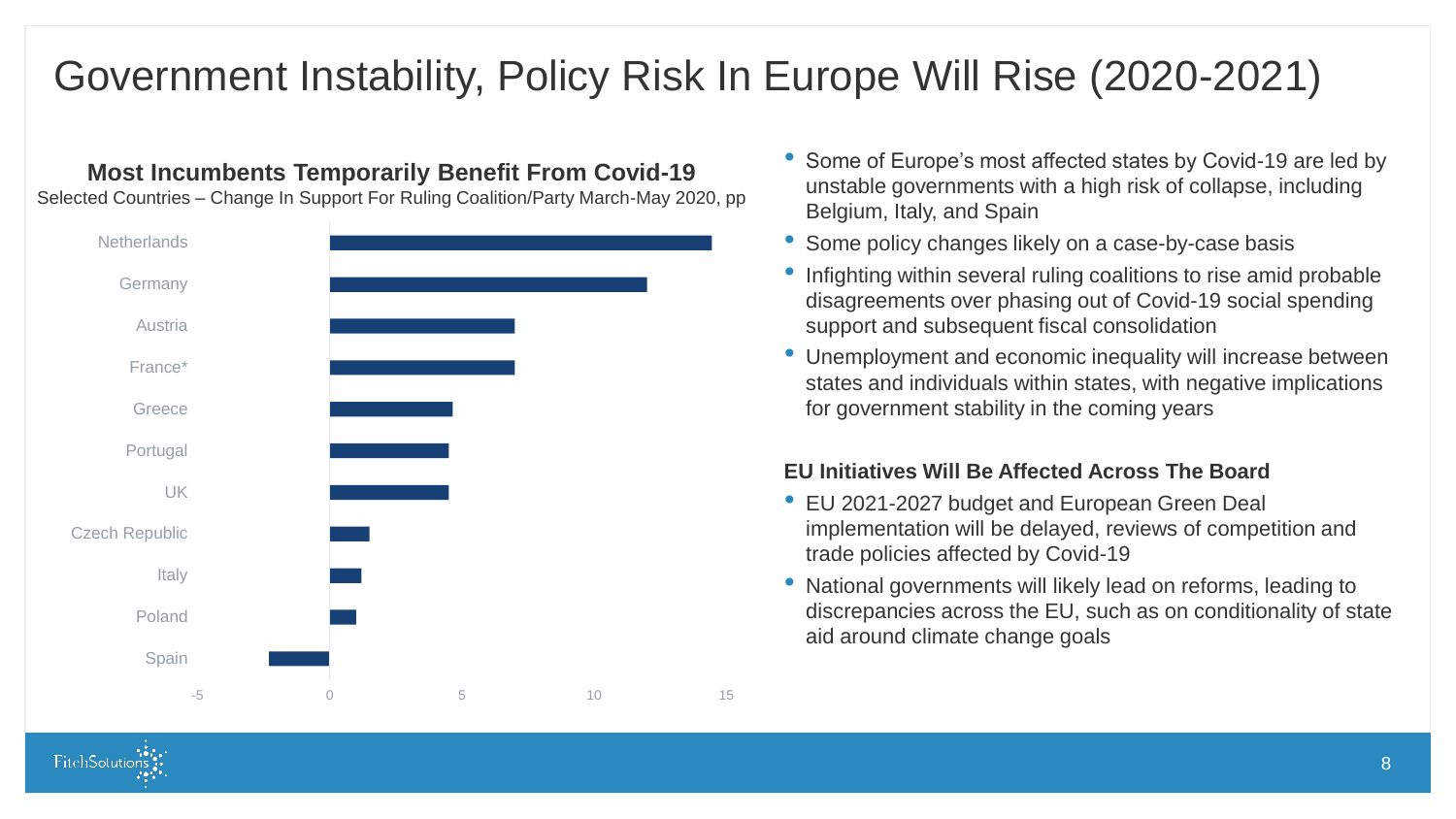# Several Downside Risks Looming Over Europe (2020-2022)

| <b>Date</b>          | <b>Country</b>     | <b>Events</b>                                                            | <b>Details</b>                                                                                                                |  |
|----------------------|--------------------|--------------------------------------------------------------------------|-------------------------------------------------------------------------------------------------------------------------------|--|
| June 30 2020         | EU, UK             | Deadline for a possible extension of the<br>transition period            |                                                                                                                               |  |
| <b>July 1 2020</b>   | EU                 | Germany assumes EU presidency                                            | Covid-19 has reshuffled German priorities for its six-month<br>chairmanship of the Council of the EU                          |  |
| June-July 2020       | Poland             | <b>Presidential election</b>                                             | Pandemic poses moderate downside risks to government-aligned<br>candidate                                                     |  |
| September 13-15 2020 | EU, China          | Summit                                                                   | Rising backlash against China around Covid-19 derails chances of a<br>trade deal                                              |  |
| October 2020         | EU                 | Informal deadline for the EU to agree on<br>its 2021-2027 budget in time |                                                                                                                               |  |
| December 3-5 2020    | Germany            | Leadership election (CDU)                                                | The ruling Christian Democratic Union (CDU) will elect its next leader<br>and likely successor to Angela Merkel as Chancellor |  |
| December 31 2020     | EU, UK             | Post-Brexit transition period due to<br>expire                           | Covid-19 amplifies political and time pressure on both sides to reach<br>a compromise deal in time                            |  |
| <b>TBC</b>           | Italy              | Leadership election (M5S)                                                | The Five Star Movement (M5S) will elect its next leader, with some<br>implications for government stability                   |  |
| March 2021           | <b>Netherlands</b> | Legislative election                                                     | Centre-right coalition will face two right-wing populist challengers in<br>the aftermath of Covid-19                          |  |
| Autumn 2021          | Germany            | <b>Federal election</b>                                                  | Wide-ranging implications for domestic and European policy                                                                    |  |
| April 2022           | France             | Presidential and legislative elections                                   |                                                                                                                               |  |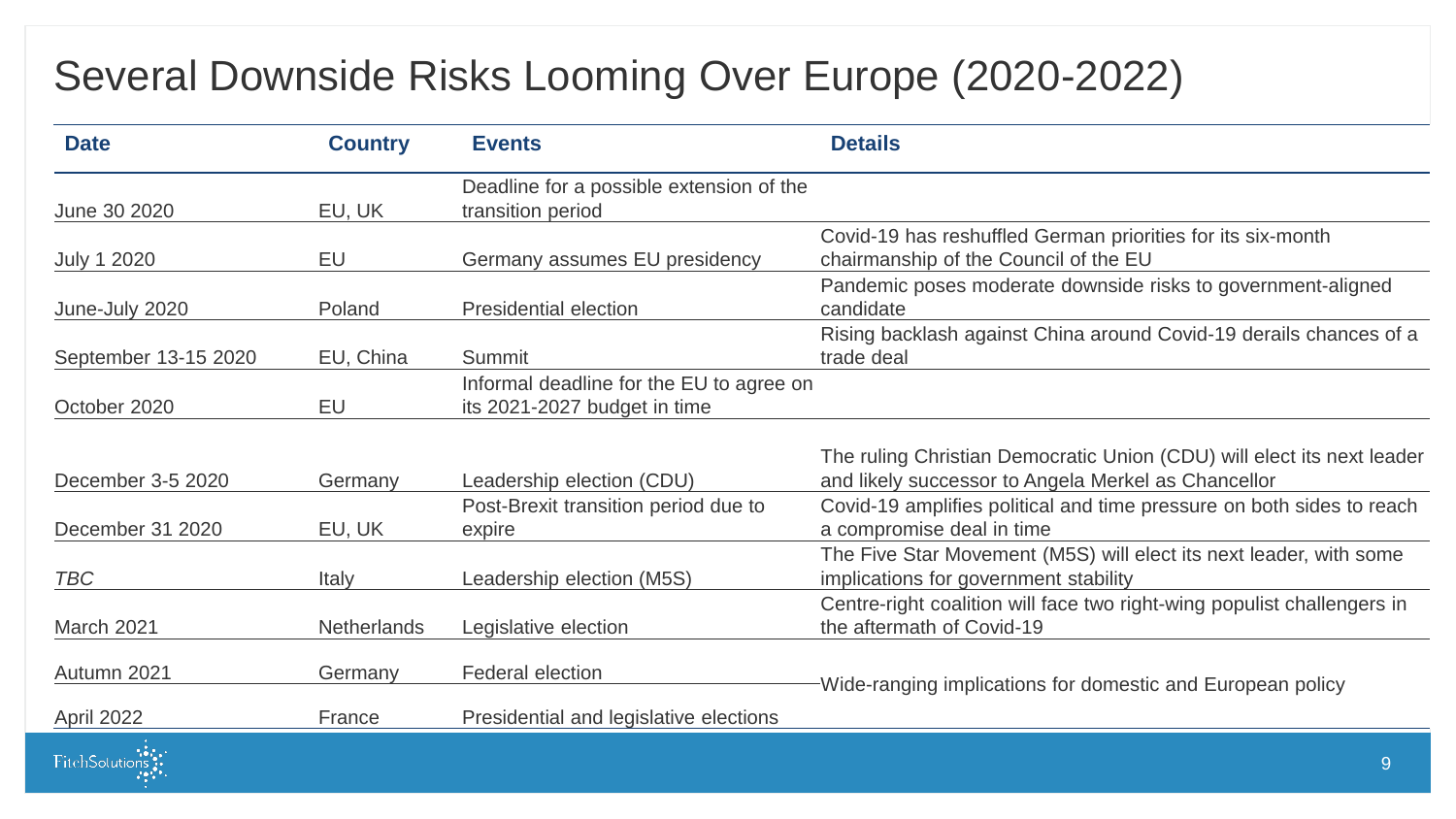# Covid-19 A Challenge To EU Frameworks (2021 Onward)



- Governments will face trilemma of high public debt burden, unpopular austerity measures, or difficult reforms
- Ongoing strategic reforms in the EU will be delayed, including single market reform, review of the ECB mandate, or the Conference on the Future of Europe
- Fiscal union and debt mutualisation likely to remain taboo, thus testing limits of EU fiscal rules and monetary policy
- Benefits of EU integration will remain static and could fall in relative importance as sectors without deep integration become more prominent (such as digital economy)

#### **Some opportunities exist, but taking advantage will be difficult**

- EU emphasis on green investment will likely grow, but political backing is uneven across the bloc
- Most right-wing populist parties fell in opinion polls, which could catalyse reformist movements, but trend likely to be short-lived and also invites challenge from left-wing populists

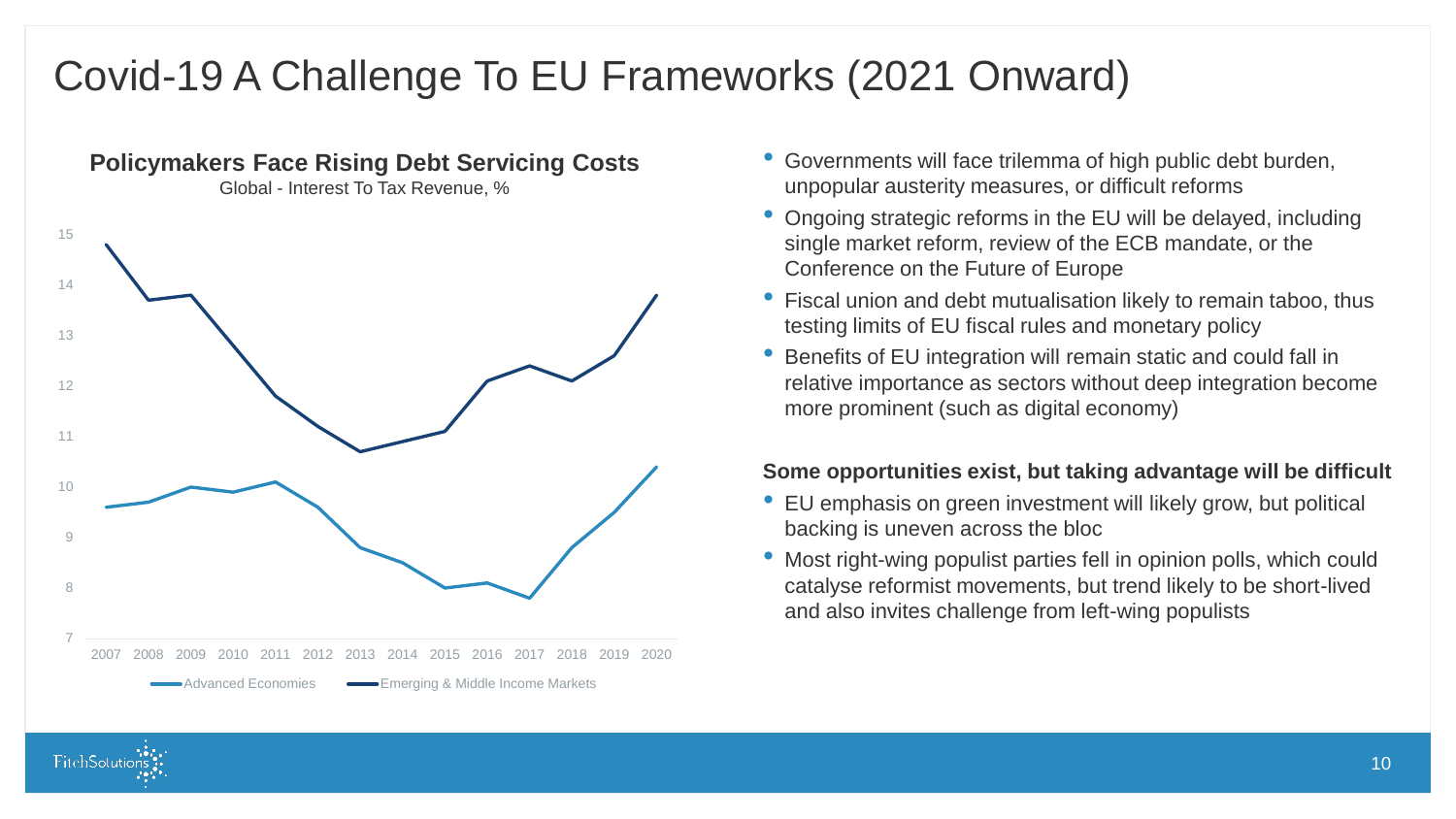### Covid-19 And Global Trade: Protectionism Could Rise Amid Stalled Talks

• Several trade-related flashpoints will re-ignite in the next 12-18 months, most of which will be difficult to resolve

| <b>Date</b>        | <b>Country</b> | <b>Flashpoints</b>                 | <b>Details</b>                                                                                                                                                                                        |
|--------------------|----------------|------------------------------------|-------------------------------------------------------------------------------------------------------------------------------------------------------------------------------------------------------|
| <b>June 2020</b>   | US, EU         | Boeing-Airbus dispute              | The World Trade Organisation (WTO) is due to allow the EU to<br>place tariffs on the US as part of the long-standing dispute                                                                          |
| <b>July 1 2020</b> | UK, EU         | <b>Post-Brexit talks</b>           | The legal deadline to extend the UK's transition period will likely<br>lock in a limited UK-EU trade deal if the date passes without an<br>extension                                                  |
| 2020/2021          | Global         | Digital services tax dispute       | Many European states have implemented a digital services tax,<br>prompting threats of tariffs from the US as OECD-led mediation<br>efforts have stalled                                               |
| 2021               | EU             | Carbon border adjustment mechanism | The EU will likely move ahead with its carbon tax plans in 2021 as it<br>seeks to enforce labour and environmental standards more<br>robustly, possibly adding to tensions with US, China, and others |
| 2021 onwards       | US-China       | 'Phase 2' deal talks               | Should President Donald Trump be re-elected in 2020, the US<br>would likely seek a 'phase 2' trade deal with China, possibly under<br>the threat of fresh tariffs                                     |
| 2021 onwards       | Global         | Global trade reforms               | The US-EU-Japan trilateral could ramp up pressure on China to<br>agree to subsidy and other WTO reforms, while the EU will seek a<br>resolution to the US-induced blockage of the WTO Appellate Body  |

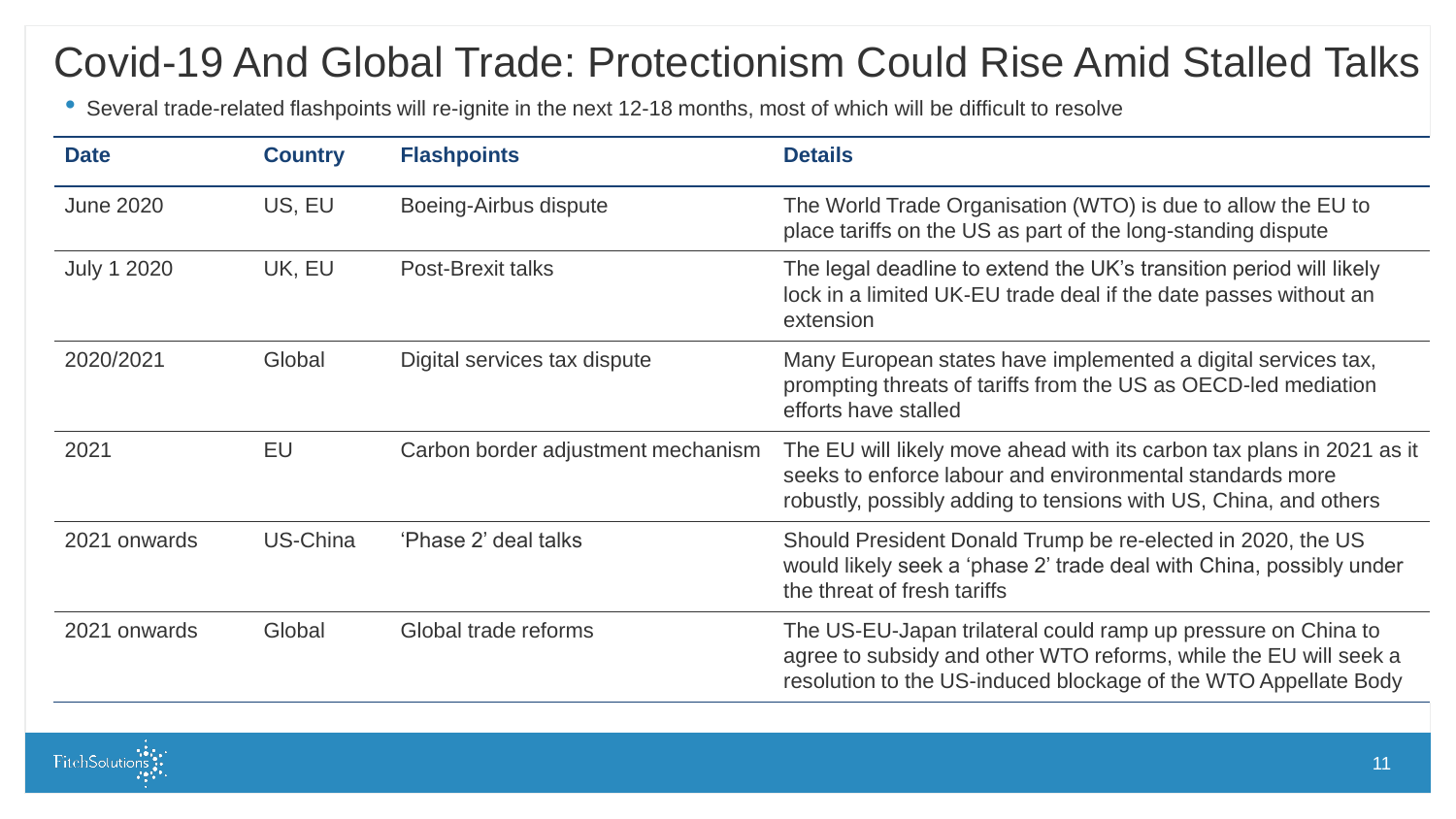### Covid-19 And Brexit: Outbreak Amplifies Time Pressure

- Covid-19 restrictions and recession raise risk of 'no deal' outcome
- London resists extension despite legal deadline of July 1 2020, but a short 'technical' delay at the last minute appears plausible
- Progress in H120 will likely prove insufficient to seal an agreement and provide clarity to businesses, paving the way to another cliff-edge threat in Q420.
- Some form of trade deal remains most likely outcome, but limited time for negotiations translates into administrative costs, delays to supply chains, and possible tariffs or quotas



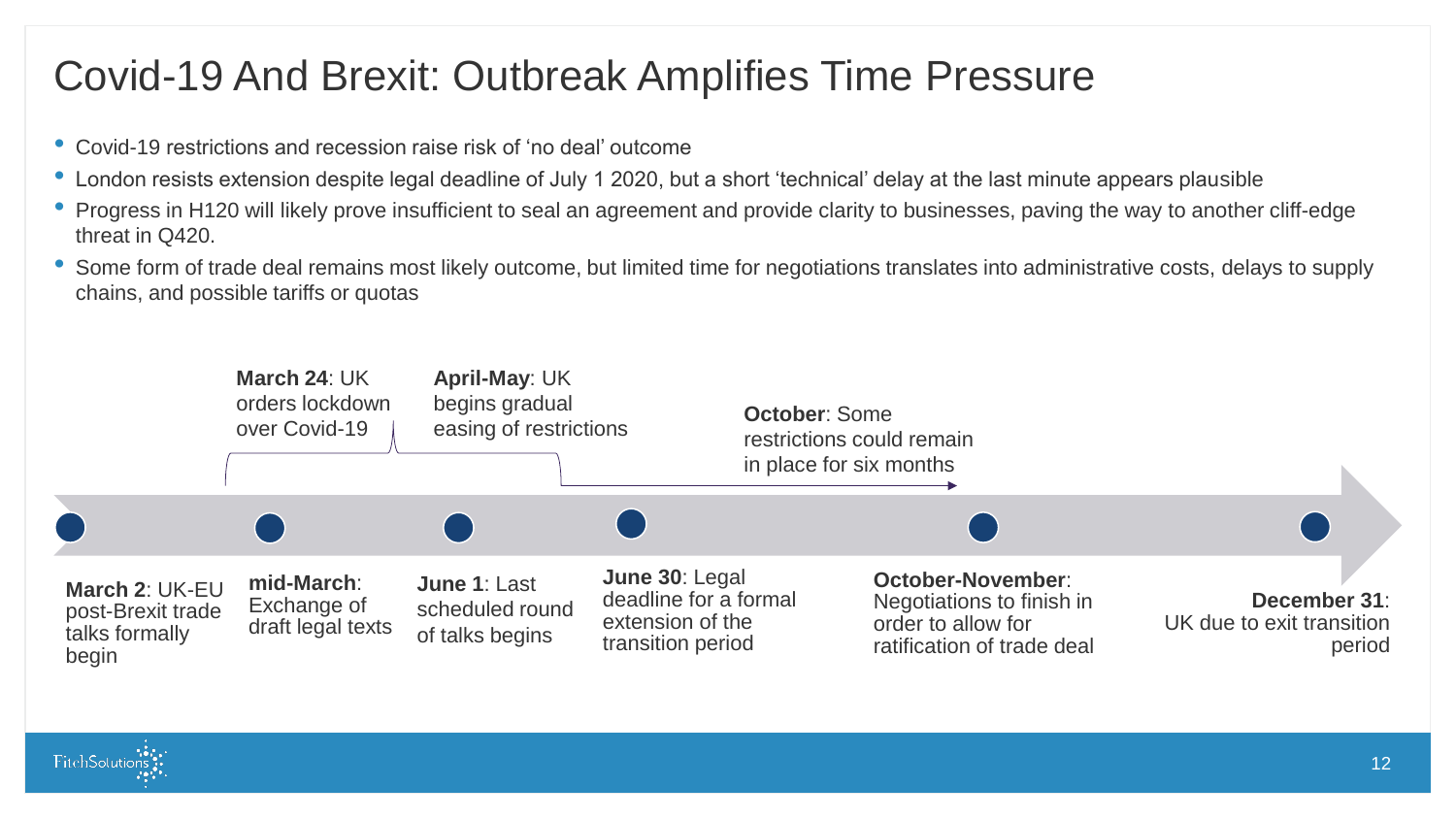# China: President Xi Jinping Faces Significant Challenges

### China Appears To Have Brought Covid-19 Under Control…

- China is engaged in reputational damage control, portraying itself as in recovery and ready to assist other nations
- However, US intelligence has cast doubt on official death toll and cases
- Internal tensions could rise over whether Covid-19 should have been revealed and dealt with earlier
- Tensions could rise between central and provincial/local governments over 'blame games'
- Economic fall-out could have political repercussions

### Uncertainty Over Sustainability Of US-China Phase One Deal

• China is unlikely to be able to meet its commitments to buy US goods

### Hong Kong's Continuing Uncertainty

- Hong Kong's September legislative elections could be a flashpoint
- Resurgence of protests could lead to Chinese intervention

### Belt And Road Delays And Backlash

- More countries were already becoming concerned about being indebted to China
- Future concerns about Chinese workers' health could delay projects

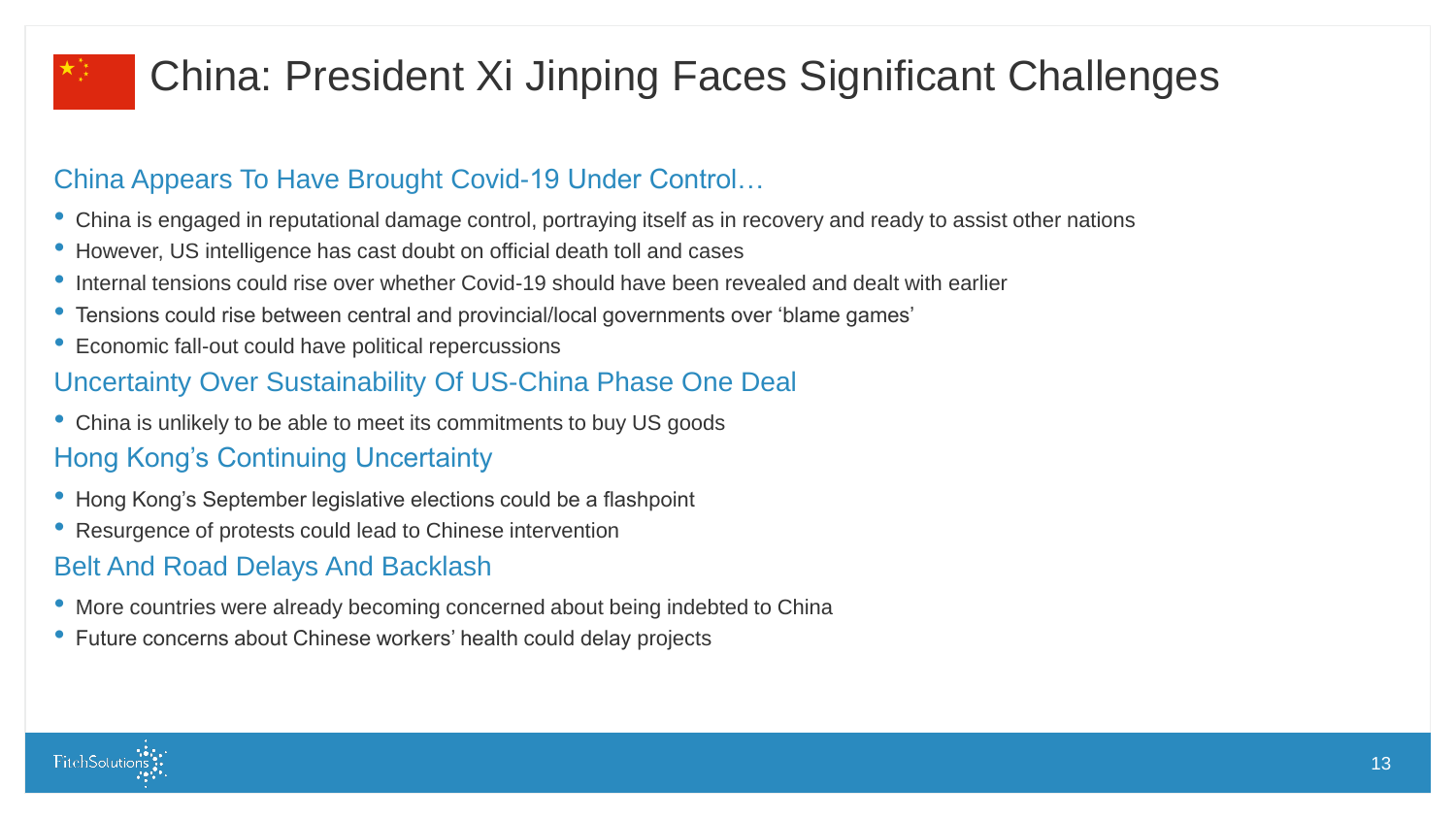

### Factors Favouring Trump's Re-Election (Pre-Crisis)

- The US economy was fairly robust and unemployment was low
- Incumbent presidents usually win second terms, unless there is a recession (George H.W. Bush, 1992) or a geopolitical disaster (Jimmy Carter, 1980)
- Democrats faced a dilemma over whether to nominate traditional 'centrist' candidate such as Joe Biden, or left-wing populist such as **Bernie Sanders** or **Elizabeth Warren**, or newcomers such as **Pete Buttigieg**
- Trump is a formidable candidate whose surprise victory in 2016 showed that he should not be underestimated

### Factors Against Trump's Re-Election (Current)

- Trump's approval ratings have struggled to break above 45-50%, suggesting low ceiling of support
- Trump initially downplayed seriousness of Covid-19 threat
- Severe economic recession and rising unemployment will hurt Trump
- High Covid-19 death toll and cases could expose weaknesses in US healthcare, an area that traditionally favours Democratic Party
- Americans electing Biden would not be as high-risk as electing Sanders, due to Biden's centrism and experience
- Regardless of who wins the presidency, trade protectionism is likely to persist
- Even a 'globalist' president would struggle to reassert US leadership and bolster liberal international order

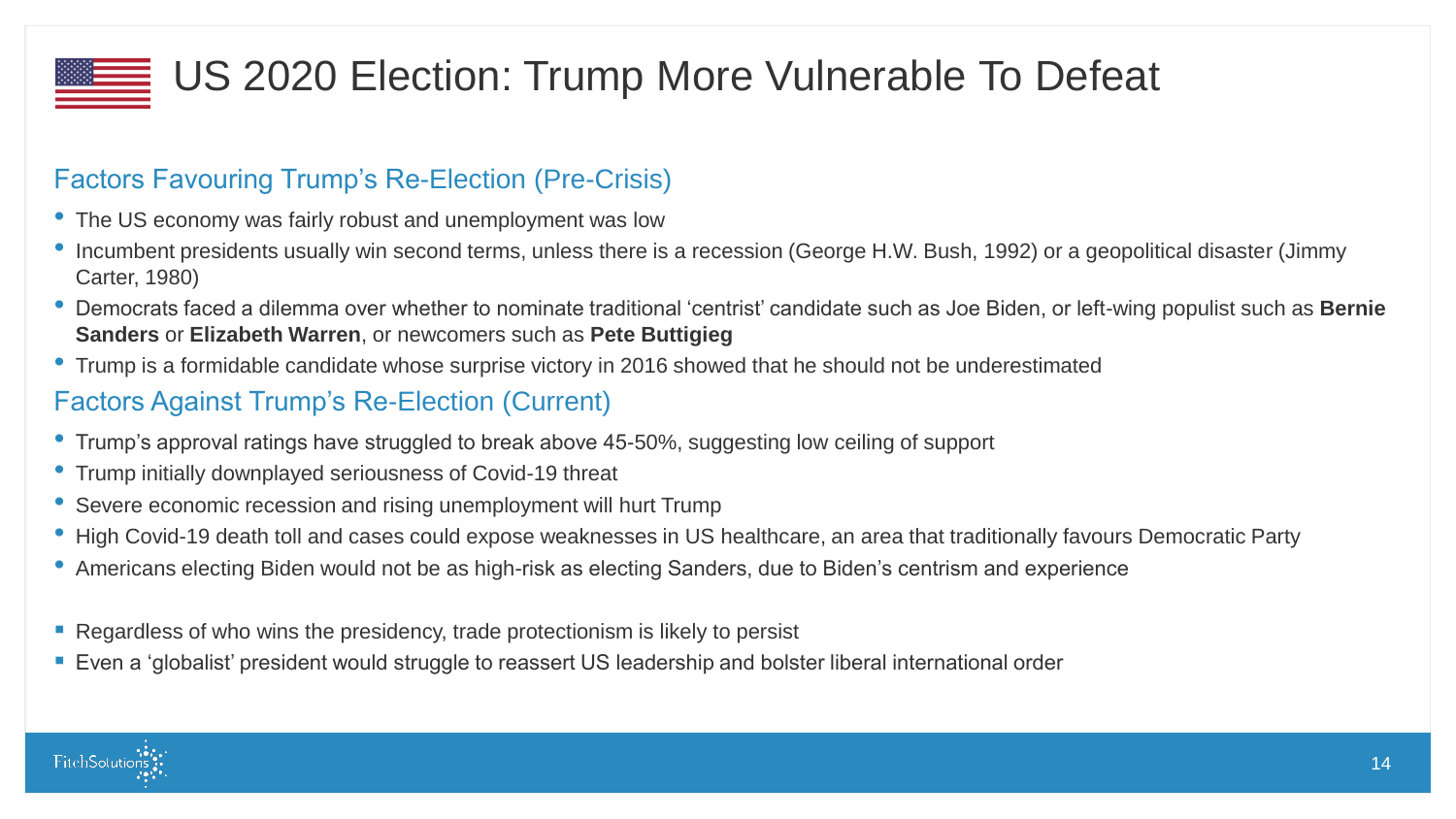# Covid-19 To Exacerbate US-China Geopolitical Tensions

- Trump already blaming China to divert attention away from US economic woes and high death tolls
- China's difficulties in meeting 'Phase One' commitments could prompt Trump to turn up pressure on trade
- China's provision of assistance to worst-hit countries could lead to US seeing its leadership challenged
- Even if Trump is defeated in November election, next president is likely to be tough on China
- Covid-19 does not alter likelihood that US-China rivalry in Indo-Pacific will be a defining feature of early 21st century
- US may deploy new missiles in Pacific after leaving Intermediate Range Nuclear Forces (INF) Treaty in 2019





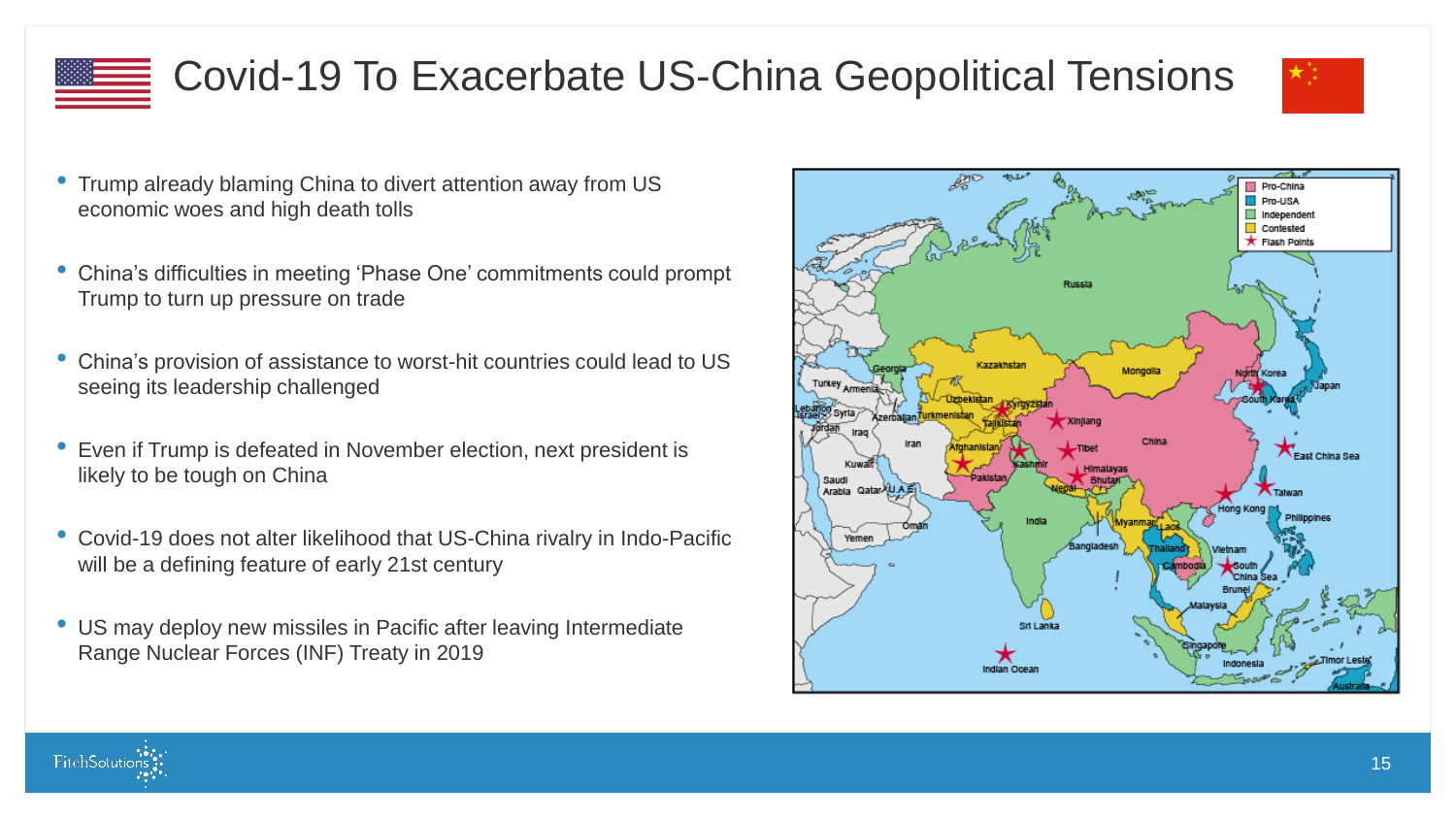# Pre-Covid-19 Geopolitical Tensions Could Resurge Quickly



### US-North Korea nuclear talks to remain in deadlock

- Neither side is keen to rush into talks, especially with US election looming in November
- Next US president may take tougher approach



- US-Iran: Neither side has any interest in confrontation right now
- Iran is the worst-hit country in MENA



- India and Pakistan tensions rose sharply in 2019…
- But both countries need to prevent Covid-19 crisis expanding to European levels



• Belarus could become next flashpoint in Russia-West relations



- Trump still keen to withdraw from New START Treaty on nuclear arms in Feb 2021
- Fears likely to rise over new nuclear arms race

Key Risk: As Covid-19 eventually eases, 'frozen' geopolitical tensions could flare up simultaneously!









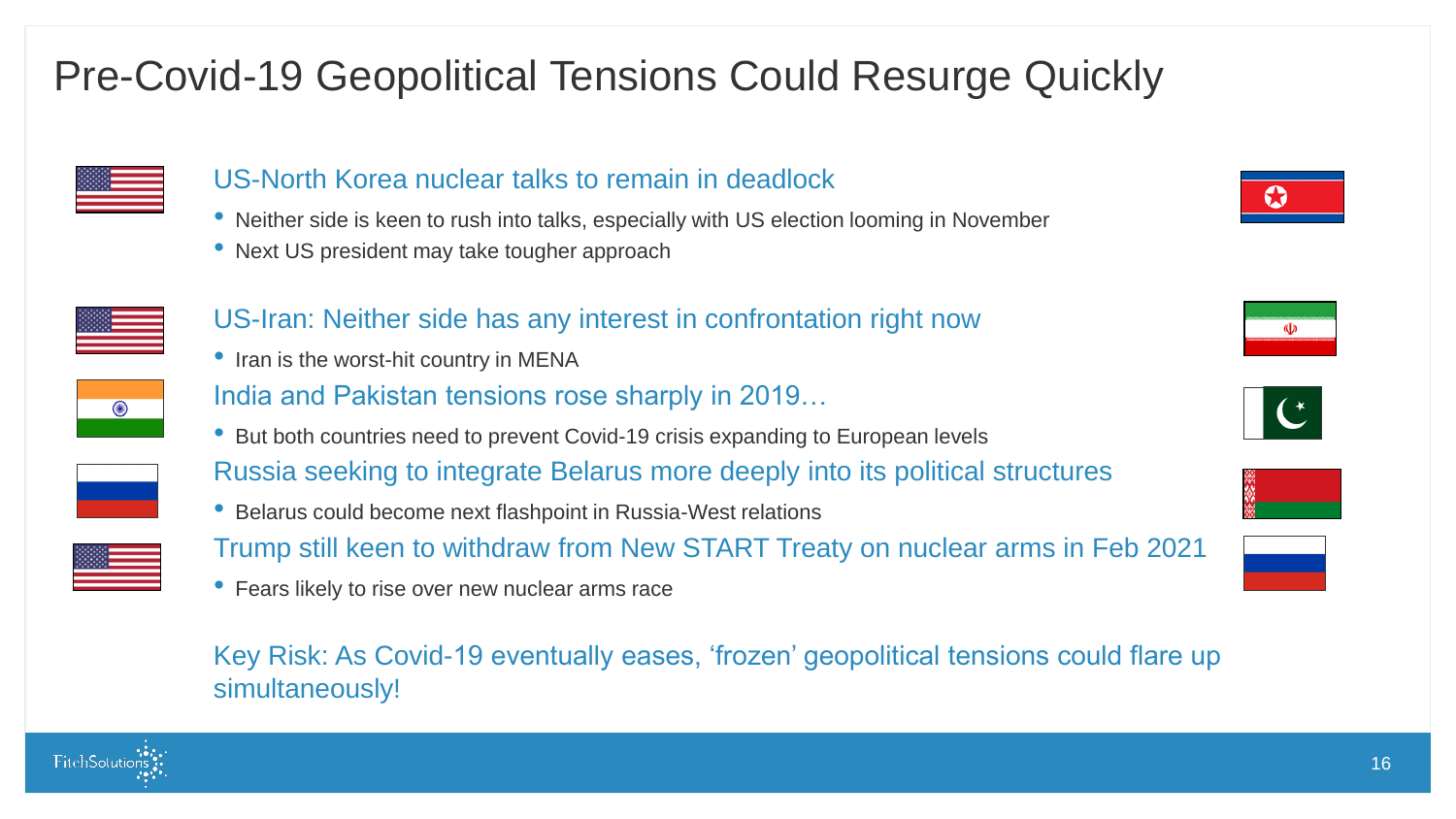# Emerging Markets Face Similar Risks To DMs, But With Fewer Resources

#### **Latin America**

- Central vs Regional government tensions (e.g. Brazil, Mexico)
- Central America vulnerable to falling remittances

#### **Middle East And North Africa**

- Oil price collapse brings additional downside risks in GCC
- Bahrain and Oman most vulnerable; UAE, Qatar, and Kuwait best insulated
- Rising unrest in Iraq and Lebanon

### **Sub-Saharan Africa**

- Poor financial resources and weaker public health systems
- Food security concerns in East Africa (earlier problems with locust swarms)
- Concerns about 'power grabs'
- Anti-Islamist militancy operations less of a priority

#### **Asia-Pacific Region**

FitchSolution

- Uncertainty about future relations with China amid rising Sino-US rivalry
- Central and South Asia vulnerable to falling remittances

**Economic contraction**

**Higher unemployment**

**Lower consumption**

**Reduced demand for exports**

**Reduced demand for commodities**

**Rising anti-incumbency**

**Fiscal loosening**

**Reduced scope for reforms**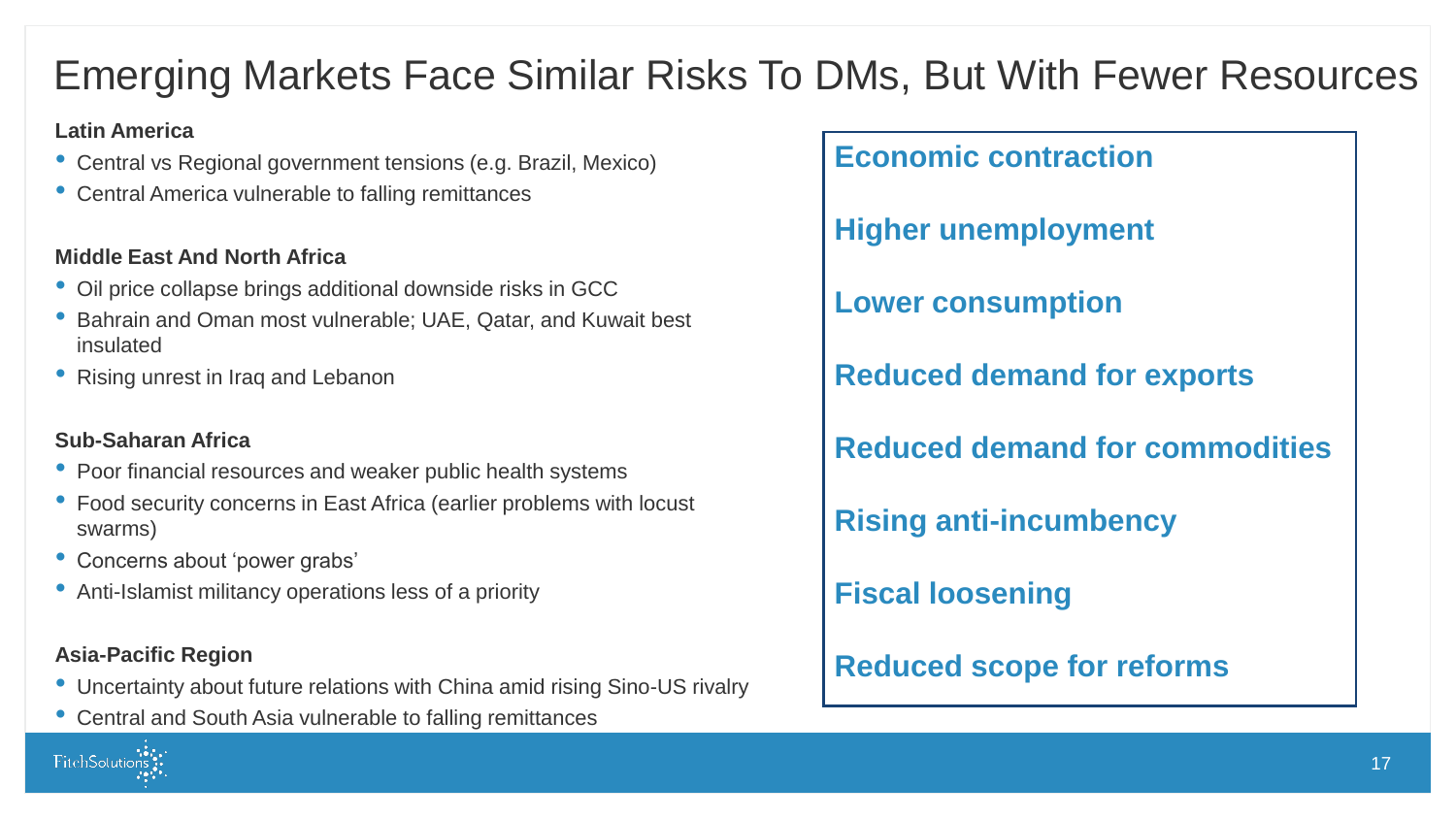# Covid-19 To Have Highly Variable Long-Term (Beyond 2020) Risks

**Unsustainability Of Fiscal Stimulus Measures Suggests That There Will Be Substantial Austerity Later**

• This will exacerbate inequality and increase social discontent

#### **Healthcare Is Likely To Increase As A Political Issue**

• Ageing populations, even in Emerging Markets, will ensure public health sector gains importance

#### **Universal Basic Income (UBI) Will Become A More Mainstream Political Idea**

• Automation and AI were already slowly bringing this idea into policy debate

#### **Some Countries Could See Growing Public Acceptance Of 'Strong' Governments**

- Lockdowns, emergency measures, and more surveillance may be deemed more acceptable to counter future threats…
- …but many countries will demand that emergency measures are rescinded

#### **Populist Leaders Will Face Mixed Fortunes Overall**

- Trump, Bolsonaro, others appeared slow to take Covid-19 seriously and could thus lose support
- Future populist leaders could run for office on UBI and improved healthcare platforms

#### **Climate Change To Remain Major Political Issue**

• Northern hemisphere warming could bring more tropical diseases to temperate zones

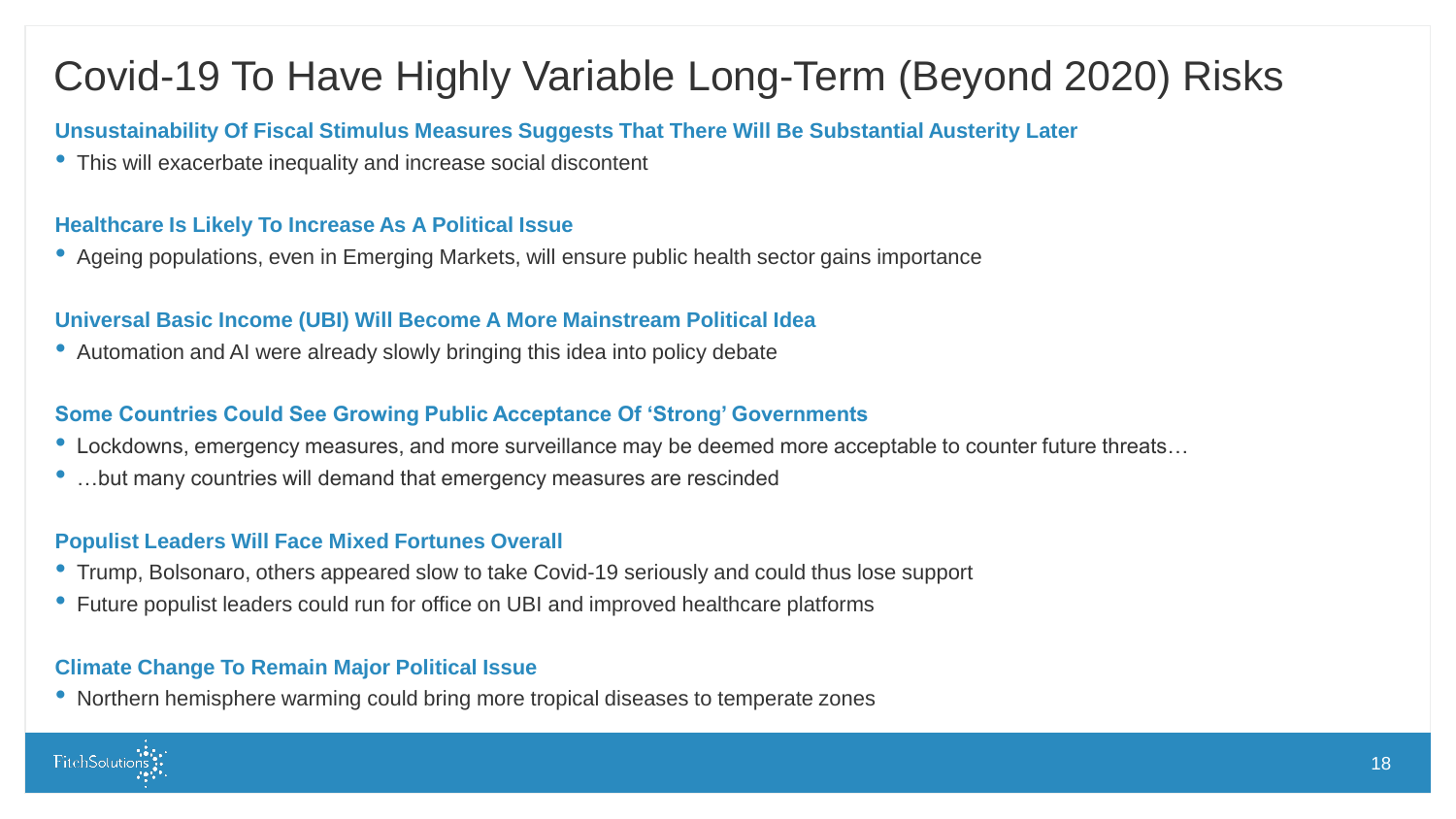# Covid-19 Another Blow For Globalisation

- Covid-19's spread will make border control a more important political issue
- There has been a lack of international coordination in dealing with the virus
- Even EU states have acted unilaterally rather than in coordination
- Most countries are prioritising their own health needs
- The crisis will underscore the risks associated with long global supply chains, especially to and from China
- There will be greater emphasis on being more self-reliant; regionalism will supplant 'globalism'



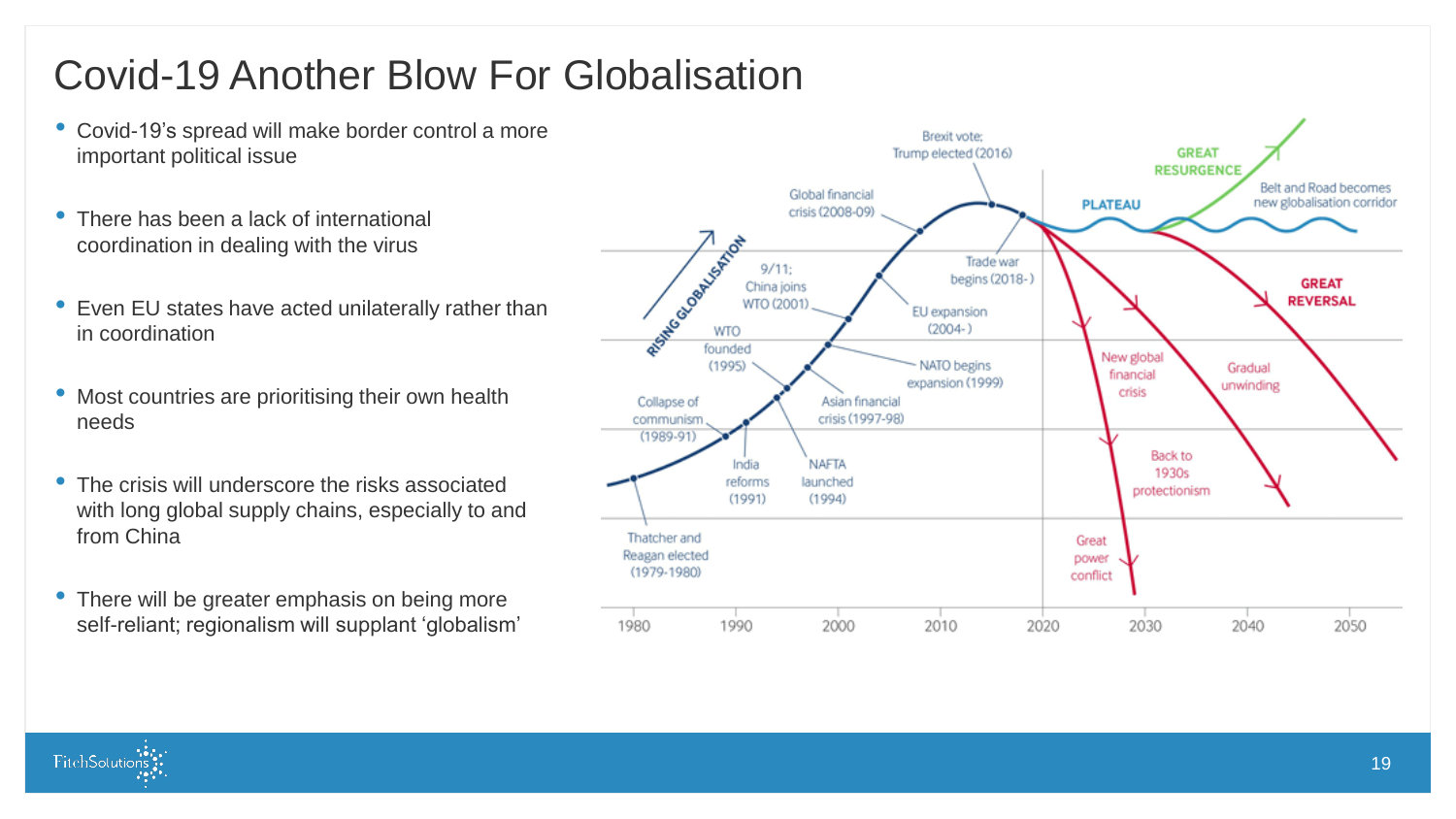### Connected Thinking in Challenging Times

Coronavirus research from Fitch Ratings, Fitch Solutions Country Risk & Industry Research, and Fitch Solutions Leveraged Finance Intelligence is now available to all on Fitch Connect.

Find out more at **fitchsolutions.com/coronavirus**